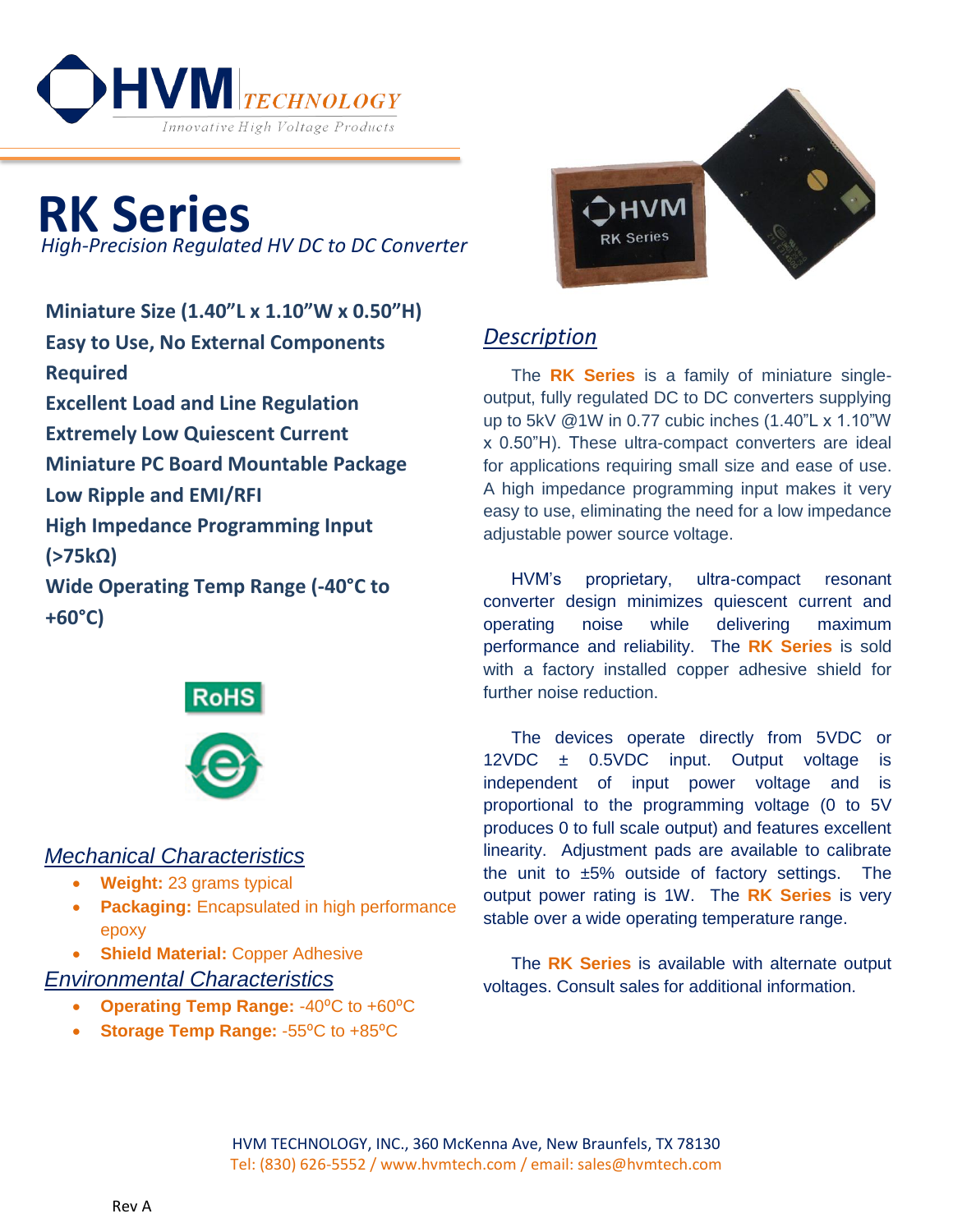





HVM TECHNOLOGY, INC., 360 McKenna Ave, New Braunfels, TX 78130 Tel: (830) 626-5552 / www.hvmtech.com / email: sales@hvmtech.com